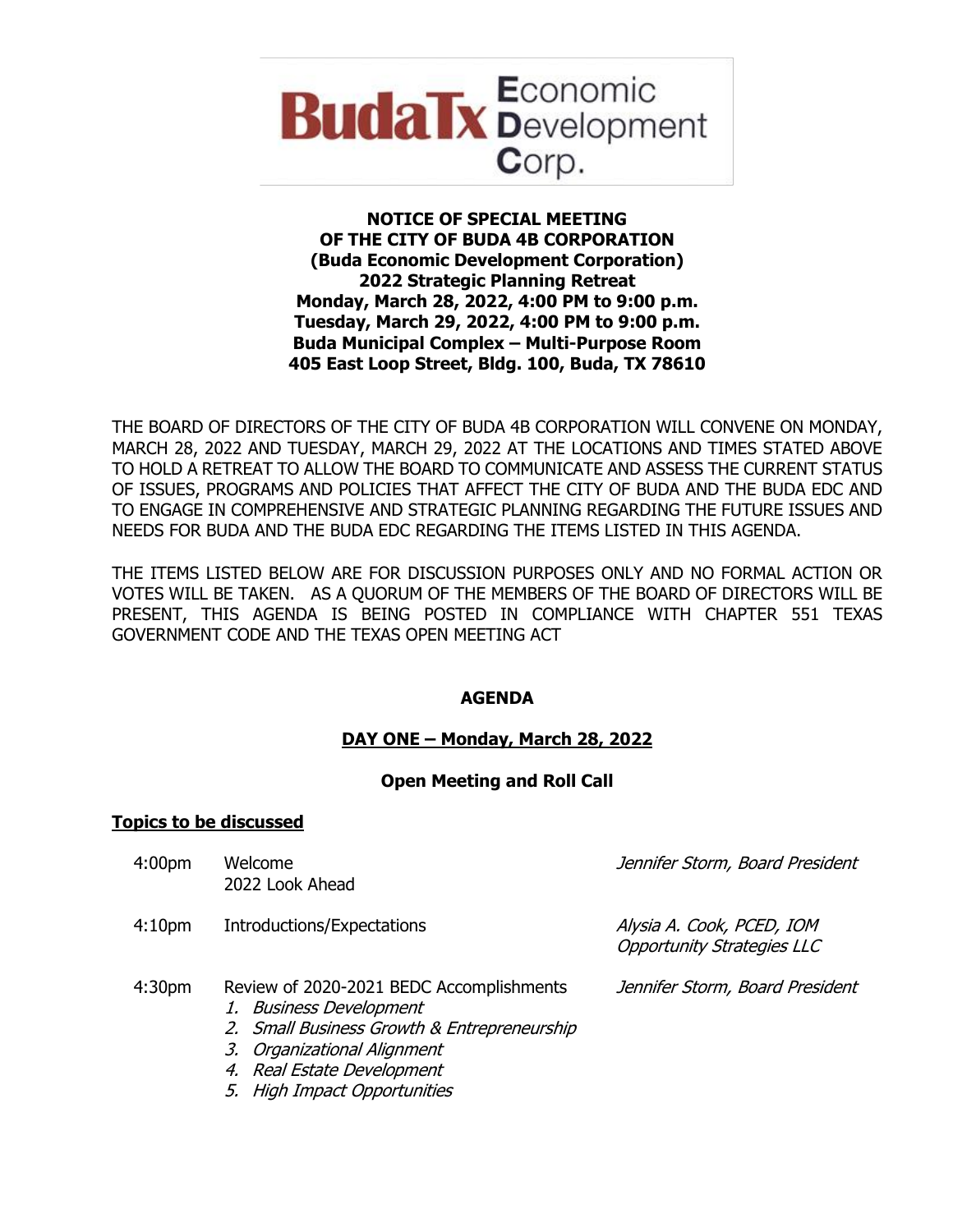# **NOTICE OF SPECIAL MEETING OF THE CITY OF BUDA 4B CORPORATION- CONT. 2022 Strategic Planning Retreat**

- 5:00pm Discussion regarding Highest and Best Use of Reserve Funds
- 5:30pm Dinner served on-site
- 6:00pm Discussion continued
- 6:30pm Vision Statement Review SWOT Analysis
- 9:00pm Adjourn

### **DAY TWO – Tuesday, March 29, 2022**

### **Open Meeting and Roll Call**

#### **Topics to be discussed**

- 4:00pm 2022 Goal Development (3-7 Goals) Staff Organization Discussion
- 5:30pm Dinner served on-site
- 6:00pm Strategy Development Metrics/Key Performance Indicators Development Implementation Timetables
- 9:00pm Wrap-Up & Adjourn